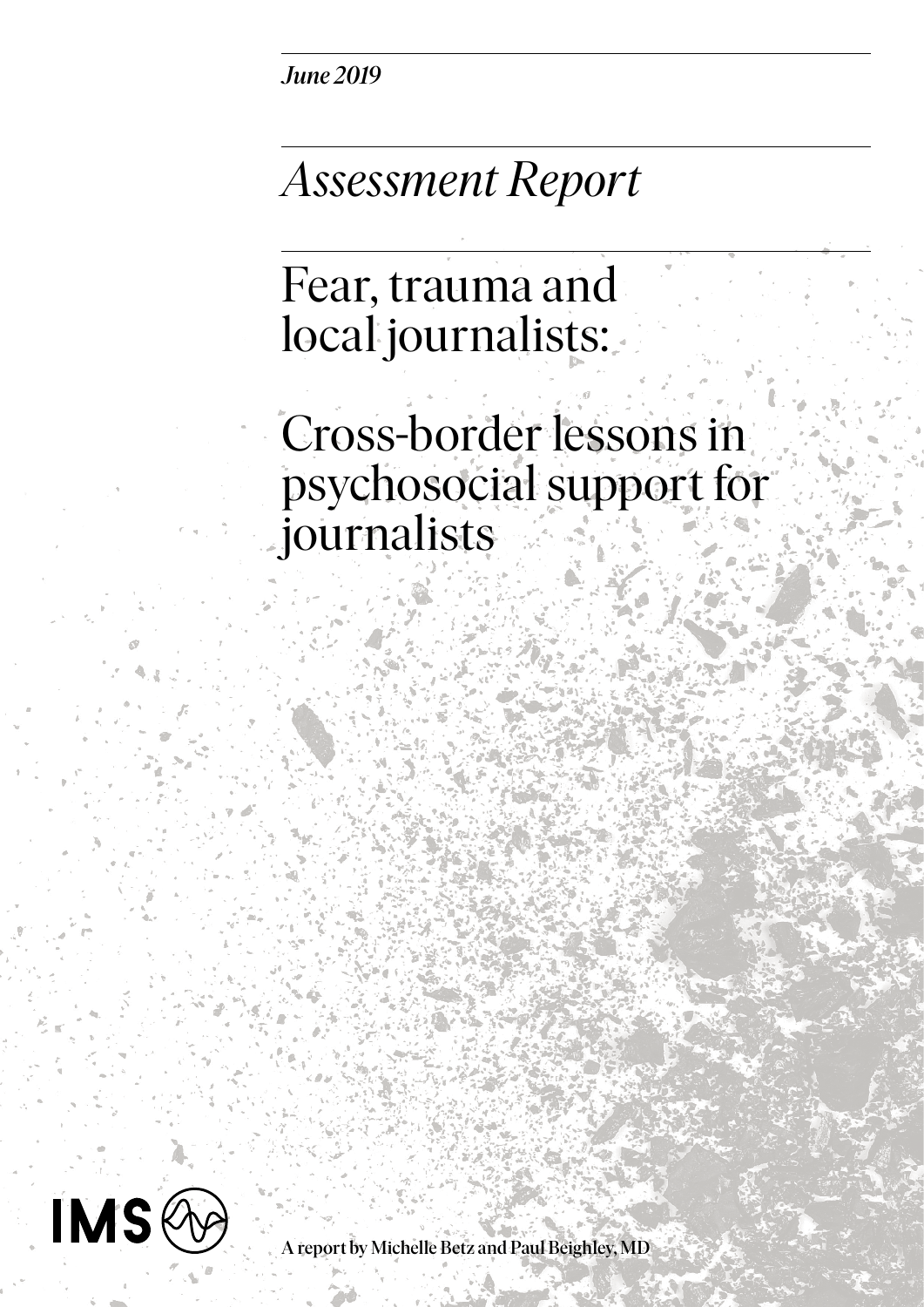#### **IMS Assessment Report – Fear, trauma and local journalists: Cross-border lessons in psychosocial support for journalists**

This report was written by Michelle Betz and Paul Beighley, MD, with support from International Media Support (IMS).

Published in Denmark by IMS in 2019

**ISBN** 978-87-92209-72-6

#### **© 2019 IMS**

The content of this publication is copyright protected. International Media Support is happy to share the text in the publication with you under the Creative Commons Attribution-ShareAlike 4.0 International License. To view a summary of this license, please visit http://creative commons.org/licenses/by-sa/4.0.

#### $\odot$   $\odot$   $\odot$

*Join the global work for press freedom and stay up to date on media issues worldwide*

#### **forfreemedia**

#### **InternationalMediaSupport**

IMS is a non-profit organisation working to support local media in countries affected by armed conflict, human insecurity and political transition. **www.mediasupport.org**

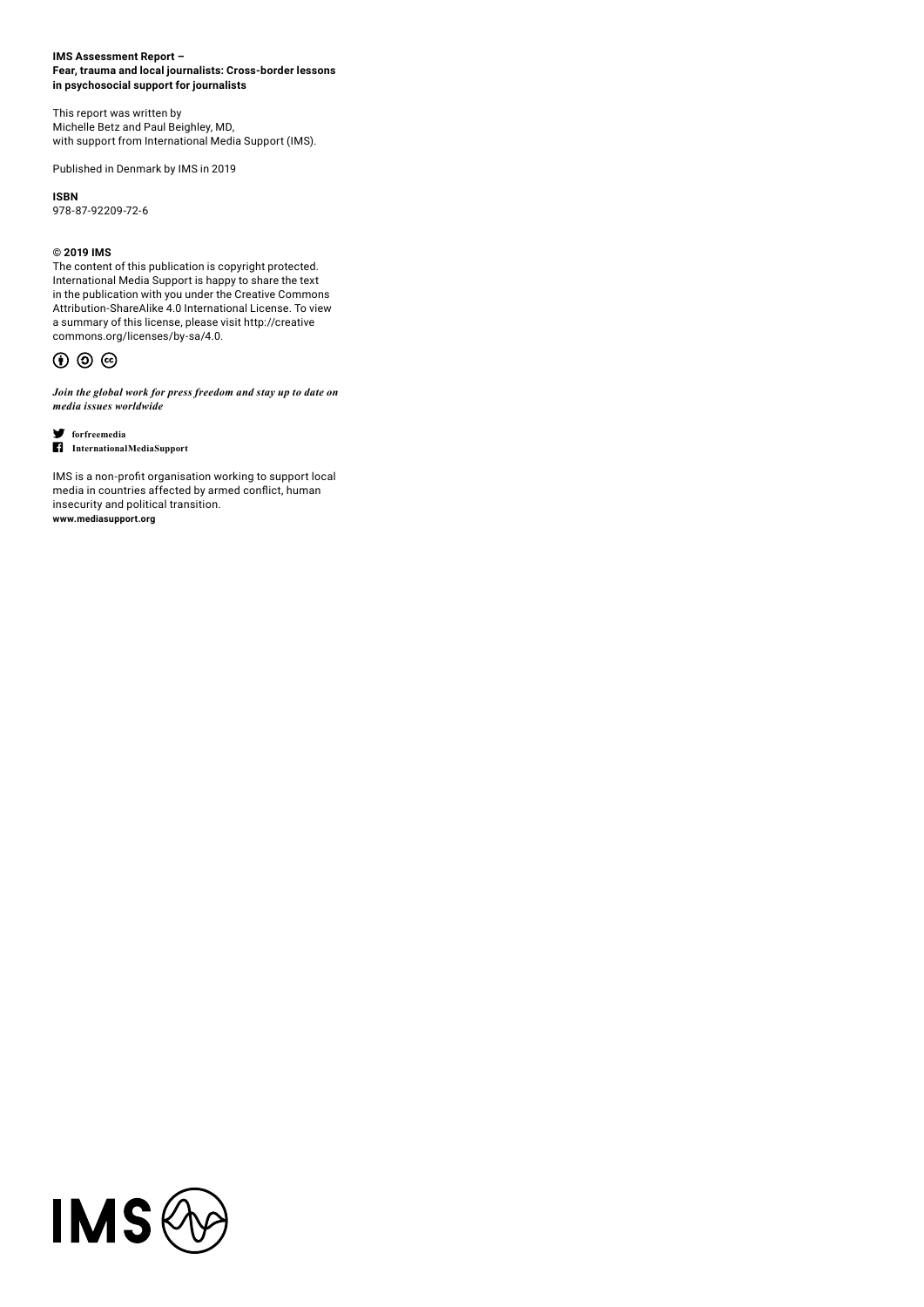# Contents

| Abstract                                                                   | 3                |
|----------------------------------------------------------------------------|------------------|
| Introduction                                                               | $\overline{4}$   |
| Mental Health & Psychosocial Support (MHPSS)<br>case studies               | 6                |
| Central African Republic                                                   | 6                |
| Afghanistan                                                                | $\boldsymbol{7}$ |
| Yemen                                                                      | $\delta$         |
| Indonesia                                                                  | 10               |
| The case for adapting trauma and psychosocial<br>support to local contexts | 11               |
| Towards the development of locally<br>adapted MHPSS approaches             | 12               |
| <b>Discussion</b>                                                          | 14               |
| <b>Notes</b>                                                               | 16               |
| Works cited                                                                | 16               |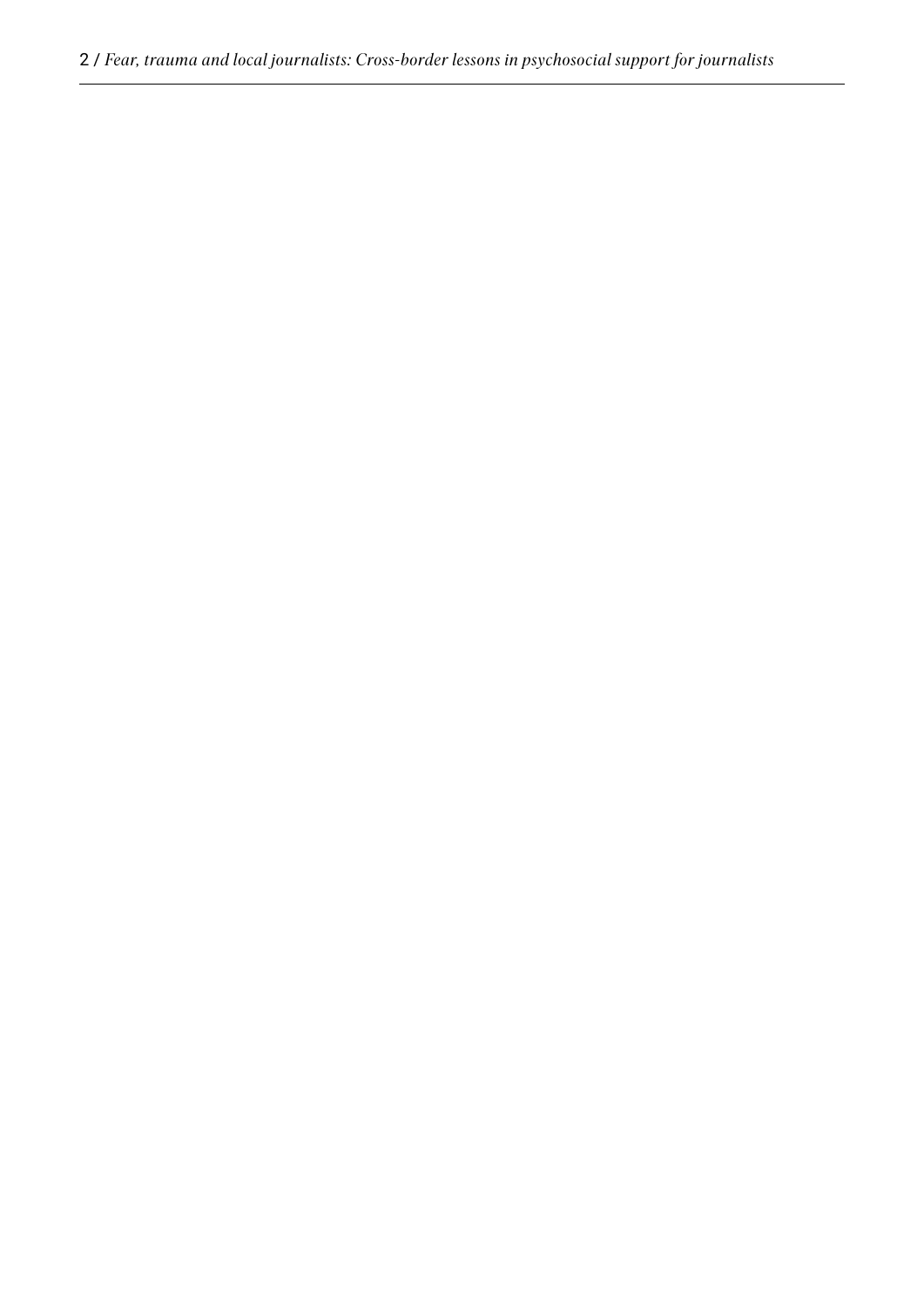# Abstract

International reporting on conflicts, such as those in Yemen and Afghanistan, are increasingly the result of work done primarily by local journalists. Foreign news bureaus have been closed and fewer international correspondents report on these conflicts as they are deemed simply too dangerous to send in internationals. This comes at a price. 95 per cent of journalists killed in armed conflict are locally based journalists (UN News, 2015). While there has been increasing focus on the physical and digital safety issues these journalists face, there has been less attention towards the need for psychosocial support.

Addressing psychosocial needs of local journalists must become a higher priority to better provide for their well-being as they are impacted by psychologically traumatizing events happening around them. The context of local journalists in covering such events is very different from their international correspondent colleagues.

This paper will discuss the cross-country lessons, as well as the challenges, surrounding psychosocial issues as part of the holistic theme of safety of journalists. Researchers have shown how journalists, particularly war correspondents, are affected by the work they do (Feinstein et al., 2002). But there has been little examination of the effects on local journalists or fixers for international media who live and work covering violence, conflicts or disasters that impact them directly (for exceptions see Feinstein, 2012; Feinstein et al., 2015). This paper will look at how trauma support considered mainstream in Western countries might be adapted for local journalists, examples of psychosocial support that have been used in different contexts such as the Middle East, Asia and Latin America and offer considerations in conducting further research into this area moving forward.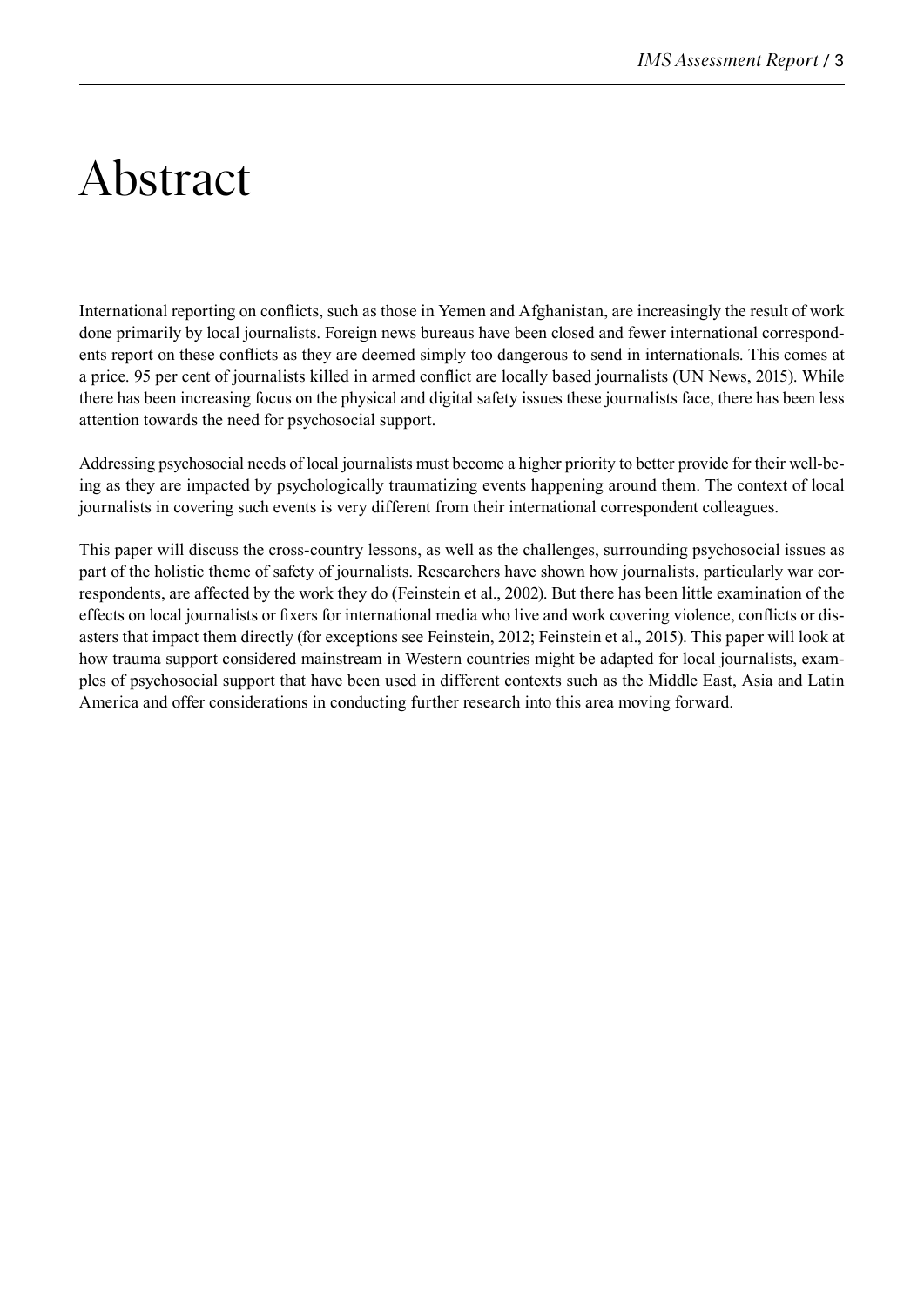# Introduction

### *"There is no magic solution to the problem of dealing with the impact of extensive violence."*

#### (IDRC 2008, 3)

Globally, around 95 per cent of journalists killed in armed conflict are locally based journalists (UN News, 2015). In Syria, for example, 90 per cent of journalists killed have been local (Dlewati, 2016). Over the past decade issues surrounding the safety of journalists have gained increasing prominence in large part due to the awareness of the ever growing number of journalists killed and collateral advocacy of organizations such as the Organization for Security and Cooperation in Europe (OSCE)<sup>1</sup> aand UNESCO and the UN Plan of Action on the Safety of Journalists and the Issue of Impunity.<sup>2</sup> As recently as 27 May 2015, the UN Security Council unanimously adopted a resolution condemning all violations and abuses committed against journalists.

Psychosocial elements of safety, such as the immediate effects of trauma and longer-term consequences of post-traumatic stress disorder (PTSD), are gaining attention and international media and media support organizations are beginning to focus on the issue. Most of the research conducted pertains to international war correspondents; much less discussed has been the situation of local journalists who live and work covering conflicts that impact them directly. For many local, or indigenous, journalists covering their country's conflicts there is little support available and media development organizations have only recently begun to integrate psychosocial support into their safety programs as part of a holistic approach (physical, digital, psychosocial) to safety of journalists.

While there has been increasing attention paid to the physical and digital safety issues these journalists face, less has been done with regards to psychosocial support. But addressing the psychosocial needs of local journalists, and the support available, are imperative for the well-being of local journalists who are impacted directly by psychologically traumatizing events happening around them. These needs also vary from context to context. Trauma affects the output of journalists: if they are traumatized they are more likely to self-censor which can also have a negative effect on peacebuilding (see Bar-Tal, 2015 and Betz and Beighley, 2018).

One way to consider trauma following or during political violence is within a so-called psychosocial framework which stresses the importance of thinking about political trauma from both the psychological and social perspectives. The term psychosocial "attempts to express the recognition that there is always a close, ongoing circular interaction between an individual's psychological state and his or her social environment" (Bergh and Jareg cited in Agger, 2001, p.307). In essence, the psychosocial approach demands that we think about how social conditions relate to mental health (IDRC 2008, 6-7).

Historical trauma refers to "complex and collective trauma experienced over time and across generations by a group of people who share an identity, affiliation, or circumstance" (Mohatt et.al. 2014; see also Brave Heart and DeBruyn, 1998). Many of the countries that media development organizations have worked in have been subjected to decades of war such as Afghanistan, Rwanda, Iraq resulting in historical or generational trauma. There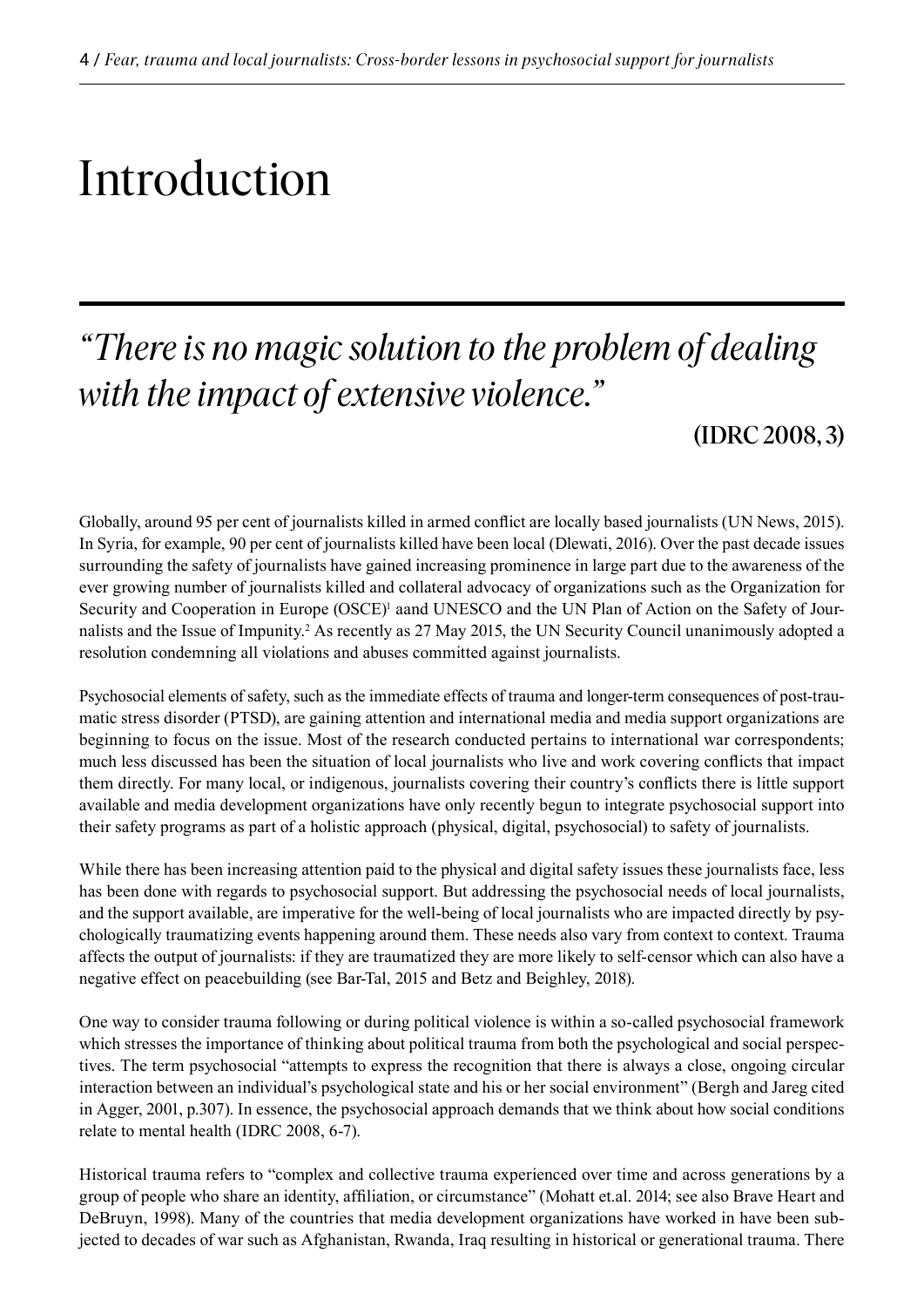has been little discussion of the impact of historical trauma in areas of protracted conflict or genocide and what effect this may have on local journalists in such contexts.

While there has started to be some research into understanding the effects that fear and psychological trauma have on journalists (see: Feinstein, 2012; Browne et. al. 2012 and Buchanan and Keats, 2011), less is known about what mental health or psychosocial support is provided to these local journalists and even less about the efficacy of this support.

Unlike their international colleagues, local journalists usually have no escape from the threats and intimidation or the traumatic environment and may be both witness and victim. Local resources for mental health support are likely to be scarce or non-existent. Cultural barriers and a lack of awareness on expected responses to psychological trauma and its aftermath complicate matters as does the existence of historical trauma in some instances.

Yet healing can be a lengthy and culturally bound process. There is a need for the development of methodologies for "dealing with trauma in developing contexts that can respond to multiple development and peacebuilding challenges, so-called collective traumas, cultural differences and socio-political realities" (IDRC 2008, 3).

This paper seeks to examine how trauma support, usually within the framework of a media safety intervention, might be adapted for indigenous journalists and presents examples of psychosocial support for journalists in Afghanistan, Yemen and Indonesia.

The paper is qualitative in method and included semi-structure interviews and a documentary review of grey material. Semi-structured interviews were conducted with program staff and local partners and a review of program and activity documentation was undertaken. A total of four interviews were conducted either via Skype or email based on participants' preference and availability during the interview phase of the study. The interview questions drew inspiration from the IFRC Monitoring and Evaluation Framework for Psychosocial Support Interventions: Toolbox (2017) drawing questions from the survey of program standards for MHPSS programs specifically with regards to program design and planning.

"Humanitarian workers and service providers are often cited as key components in understanding what contributes to the successful delivery of programmes, both in relation to understanding the barriers they face during implementation and to how provider characteristics (e.g. age, gender, ethnicity) influence uptake and continued engagement with services." (Bangpan et.al., 2017, 4). What is the relationship between indigenous understandings of wellbeing and their complex cultural and historical context particularly for journalists? How have MHPSS activities been developed to support local journalists in conflict or disaster affected contexts?

Specific research questions are:

- How are PS interventions designed at one media support organization and why are they designed in such a way?
- What are the key features of effective MHPSS interventions and how can they be successfully developed and implemented?
- What are the barriers to, and facilitators of, implementing and receiving MHPSS interventions delivered to populations affected by humanitarian emergencies or conflict?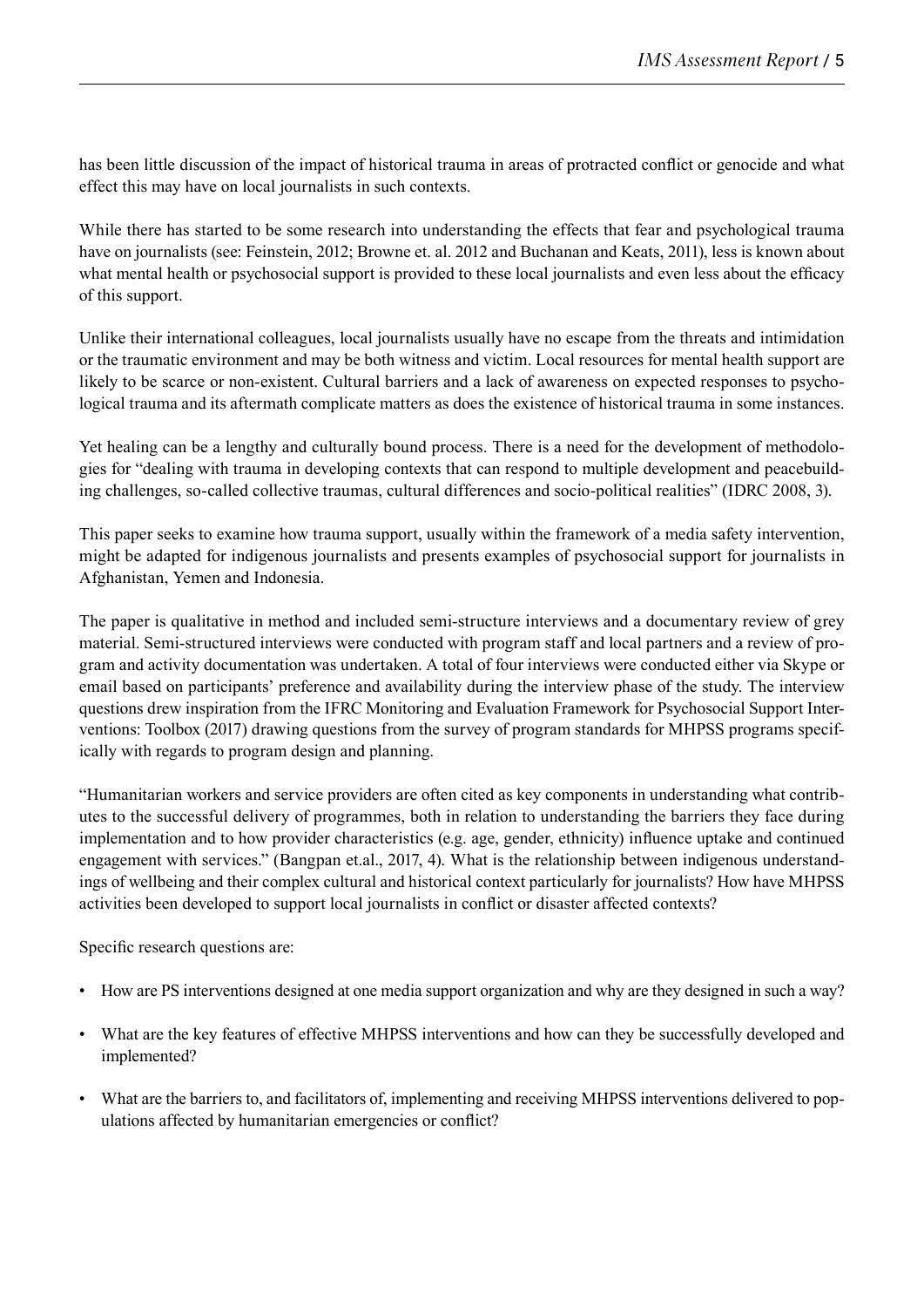## Mental Health & Psychosocial Support (MHPSS) case studies

International Media Support (IMS) is a Danish NGO that supports journalists and media in countries affected by conflict or political transition and currently works in more than 30 countries. Issues of safety, primarily digital and physical, have been important to the organization for some time and it is only recently that IMS has ventured into the complex world of mental health and psychosocial support (MHPSS). This section presents four case studies of countries in which IMS has worked, the first, Central African Republic, serves as an example where there were no MHPSS activities specifically for journalists. The other three countries (Yemen, Indonesia and Afghanistan) had IMS standalone MHPSS activities or programs that included MHPSS activities.

### *Central African Republic*

The current conflict in CAR began in 2012. By March 2013 rebels had seized the capital in a violent takeover of power. The aftermath saw widespread violence as armed militia fought each other and took revenge on the population. The March 2016 election of President Faustin-Archange Touadéra brought an initial lull but was followed by more fighting in late 2016 and early 2017 between armed groups including ex-Seleka factions and anti-balaka militias – both controlling vast areas of the country. Lasting peace is still some way off as neither the new government nor the large UN force have the means to force armed groups to negotiate and disarm.

In May 2014, the author met Elisabeth Blanche Olofio of Radio Be'oko in Bambari, a journalist who had been brutally beaten in January 2013 because of her reporting. After a workshop the author led, Olofio begged for some kind of assistance, asking what she could do to stop the violent images from replaying in her mind. At the time there were few, if any mental health resources available in the CAR. Elisabeth died in June 2014 as a result of her injuries, one month after the author met her.

Several years after meeting Olofio the author conducted research that looked at how journalists in CAR were affected by covering their country's ongoing conflict (Betz 2019). Interviews with a number of Central African journalists provided a counter-narrative to the idea of local journalist as victim: stories of renewed commitment and a sense of purpose in conducting their work in what the journalists described as "their noble profession". The sense of commitment to their work is astounding as is their belief that what they do as journalists is of paramount importance – particularly during the conflict. They will not quit. Nor will they be cowed. And that, say some experts, is possibly what keeps them going and mentally healthy (see for example Swart 2017 and Beighley 2017).

However, it is also clear that in cases such as Olofio's, psychological support would have been welcome. But what might such support or MHPSS initiatives look like?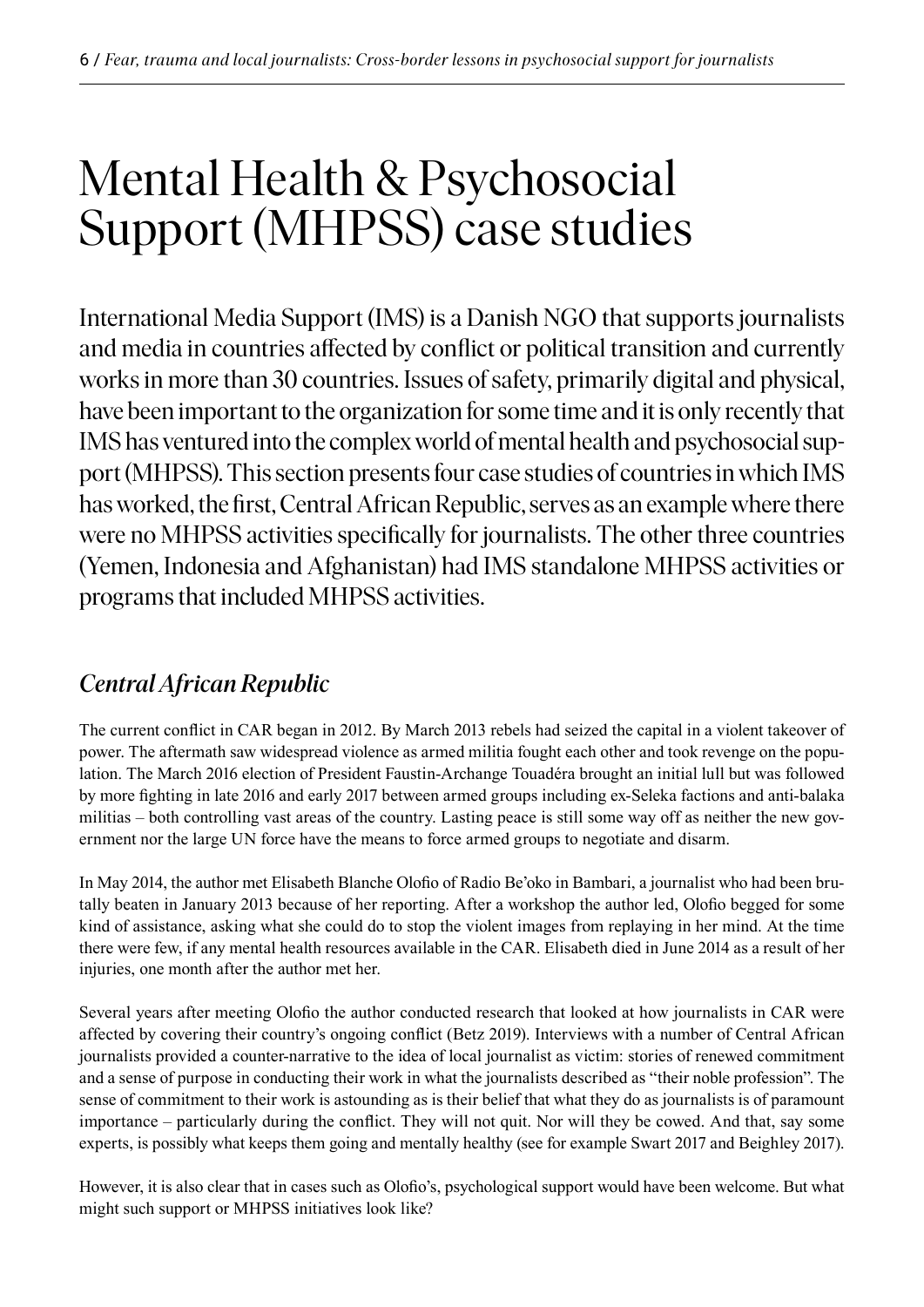### *Afghanistan*

Afghanistan has been in conflict almost continually since the Soviet-Afghan war began in 1979 with millions killed and millions more displaced.<sup>3</sup> Accurate data on depression and mental health is largely unavailable but the World Health Organization estimates that more than one million Afghans suffer from depressive disorders while over 1.2 million suffer from anxiety disorders although actual figures are likely to be much higher (World Health Organization 2017). Research conducted in 2002, shortly after the Taliban government fell in Kabul, found that "42 percent of Afghans suffered from post-traumatic stress disorder and 68 percent exhibited signs of major depression. In other words, up to 19 million of the country's 28 million people were suffering from psychological injuries" (Badkhen 2012). That was nearly two decades of war ago.

Combine 40 years of ongoing conflict with at least two generations knowing nothing but conflict and a traditional society that views mental health issues as taboo and it is likely that there are going to be challenges in delivering MHPSS. "Psychology is new to Afghanistan," says Khetab Kakar, director of the Mental Health and Drug Addicts' Hospital in Kabul. "If a person becomes sick, they will be advised against going to a doctor [but] rather to a shrine or a mullah" (O'Donnell and Sharifi 2016).

Within this mix are the Afghan journalists, who in recent years are deliberately targeted because of their work. In an effort to address issues of safety, the Afghan Journalists' Safety Committee (AJSC) was set up in 2009. Two years later it became clear that journalists, like the rest of the population, were traumatized, their issues worsened due to the reliance of international news organizations asking them to cover the violence and daily attacks and constantly living in fear.

Initial discussions focused on providing peer to peer support for journalists but nothing systematic was put in place. Susanna Inkinen, advisor to AJSC, says "When we saw that a lot of journalists and photographers were stressed and psychosomatic symptoms concrete and visible we decided to see what could be done." What was done had to be adapted to Afghan culture. "In Afghan culture people go to the mosque, talk to elderly leaders and family members. They talk a lot and use poetry and literature" as a way to deal with the stress of working as a journalist in Afghanistan.

Poetry, for example, is cherished by almost every group in Afghan society sometimes serving as catharsis. Poetry is commonly read and recited by men, women, modern-day progressives, as well as conservative Muslims – and poetry in both Persian (Dari) and Pashto – dates back thousands of years. The most famous Persian poet, born in what is today Afghanistan, is the 13th century Sufi poet Jalaluddin Rumi Balkhi. Rumi's poetry is spiritual in nature and the themes of his poetry resonate with all sorts of people. Therefore, Rumi became a tool of AJSC's trauma work by injecting: "What would Rumi say?".

It was a long process to incorporate a systematic and culturally appropriate mental health psychosocial approach into the country-wide provincial committees that support a holistic approach to journalists' safety. AJSC had already set up safety hotlines for journalists and these were expanded so that those who manned the hotlines (first responders) also received (and continue to receive) training on how to recognize if a journalist might require specialized MHPSS assistance. This peer to peer first responder model essentially serves to triage and then refer the journalist, if needed, to other sources and organizations that can provide direct assistance. But it wasn't until 2017 when the organization developed a curriculum to train local safety coordinators in how to address psychosocial issues.

Journalists can call the hotline or can meet with provincial safety coordinators who are trained to identify stress factors and whether the journalist requires more qualified services. AJSC has partnered with another local organization that specializes in mental health issues but the first entry point for most journalists continues to be the provincial AJSC safety coordinators. "We don't train psychosocial counsellors but rather peer to peer responders, first responders" who can triage and refer journalists to appropriate care, explained Inkinen. Journalists can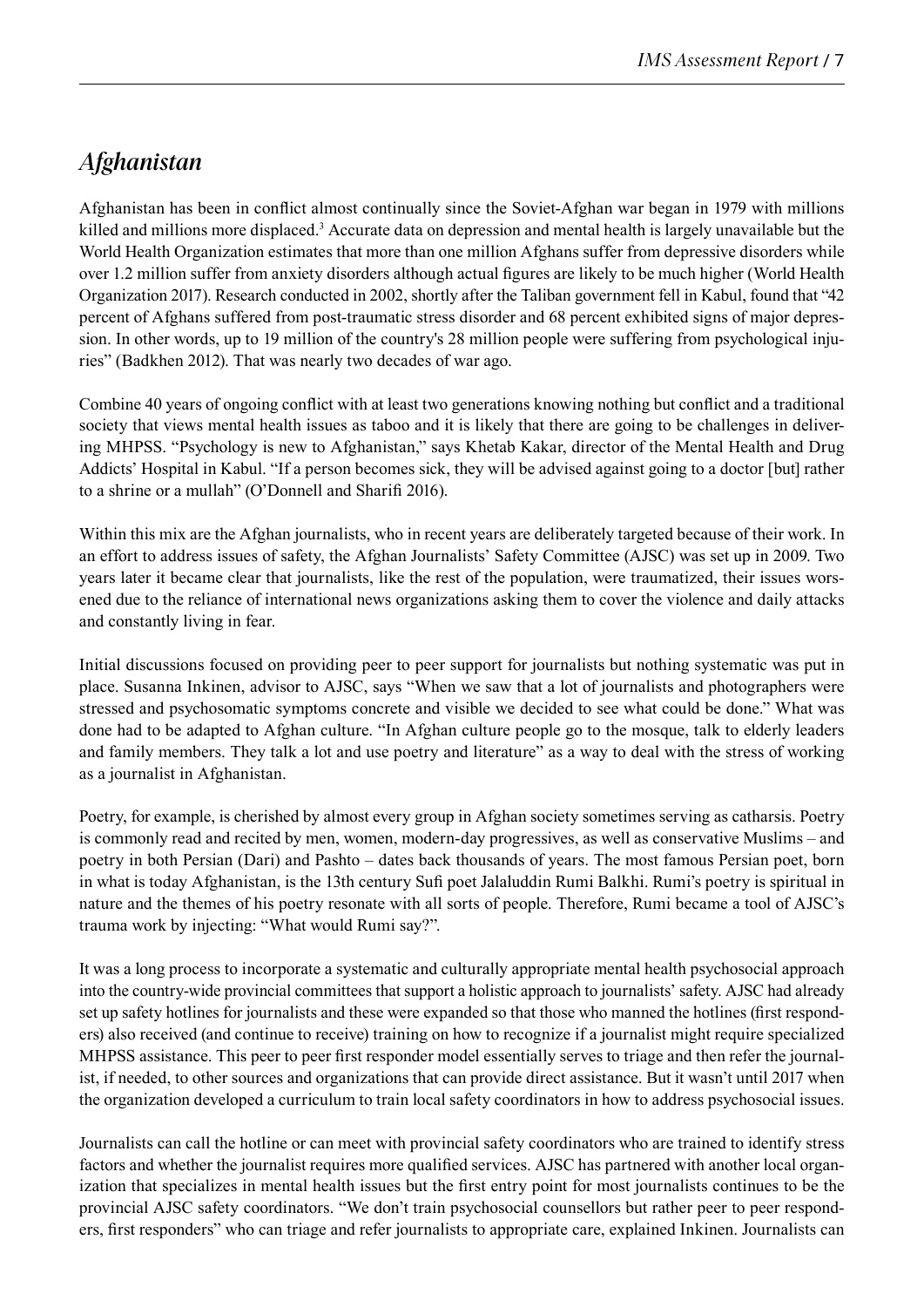have group peer to peer sessions and if a safety coordinator sees that a journalist is heavily traumatized s/he will work with him/her to seek additional help.

The issue of language is also important. Journalists have access to support in their own language, be it Dari or Pashto. There is also a popular online assessment tool provided by the partner organization (psychosocial service provider) that allows journalists to assess their situation and have online sessions with counselors. The tool can be used anonymously, important in the Afghan context as it prevents people from potentially losing face.

There are substantial gender issues to be overcome in a country that in some parts is ultra-traditional. One Afghan woman recently wrote: "As an Afghan woman, I not only struggled with PTSD from a young age, but also with the stigma that surrounds mental disorders in our communities. … I was worried about being labeled "insane", as many dealing with emotional and mental issues are in Afghanistan" (Aminy 2017).

This is the case for female journalists across Afghanistan and, as a result, efforts were made to ensure a gender-sensitive approach to the AJSC psychosocial work. Women already play an important role in the provincial safety mechanisms and when a 2014 study showed the significant amount of domestic violence and harassment in the workplace women faced, the team looked at ways they could mitigate this. The result included advocacy groups of women journalists, peer to peer support groups with women trained to lead discussion groups and to identify women in trouble. Just these small steps have allowed women to share their stories and realize they are not alone, says Inkinen.

Finding the tools in a country where everyone is traumatized has been a challenge and that is why peer to peer support is particularly important. Different tools are needed to support journalists working in conflict zones. But, Inkinen adds, it is also critical to change the working culture so that people understand that everyone reacts to things differently. Institutional duty of care policies need to be developed in media houses because journalists cannot be expected to cover atrocities and remain healthy.

This is critical, says Inkinen, who shares the story of an Afghan photographer who has been documenting the Afghan conflict since 2004, including the attack that killed nine of his friends in 2018. "He stopped seeing the beauty and focused on the conflict. He partly lost his emotions because he was documenting the madness. These were the photos that were selling in international media." When storytelling is weaponized or militarized you lose humanity; journalists lose hope and trust and are unable to work effectively. "If you can still see humanity then you can see the hope," said Inkinen. The photographer has been relocated for trauma treatment and hopes to return to Afghanistan to support young photographers.

#### *Yemen*

The conflict in Yemen escalated in March 2015 between a Saudi-led coalition of Gulf countries and the Government of Yemen against the Ansar-Allah movement (also known as the Houthis). The conflict has so far led to more than 17,000 civilian deaths and injuries (some say the toll is upwards of 60,000). Over three million people have been forced to flee their homes due to the bombing and fighting. 24 million people – 80 percent of Yemen population – need emergency aid, the greatest number in any country in the world.

There is widespread social stigma around mental illness in Yemen and many Yemenis are "reluctant to discuss their concerns or seek professional services for conditions they may be suffering" (Al-Ammar et. al., 2017, 7). At least 16 journalists and media workers are currently being held by the Houthis, most of them since 2015, and one is being held by Al-Qaeda. One journalist who had been held by the Houthis died just days after his release in 2018. Journalists are also arrested arbitrarily and abused by militias in the part of the country controlled by the so-called legitimate government (RSF https://rsf.org/en/yemen). Nineteen Yemeni journalists have been killed since 2011 (cpj.org/data). The levels of stress are extremely high.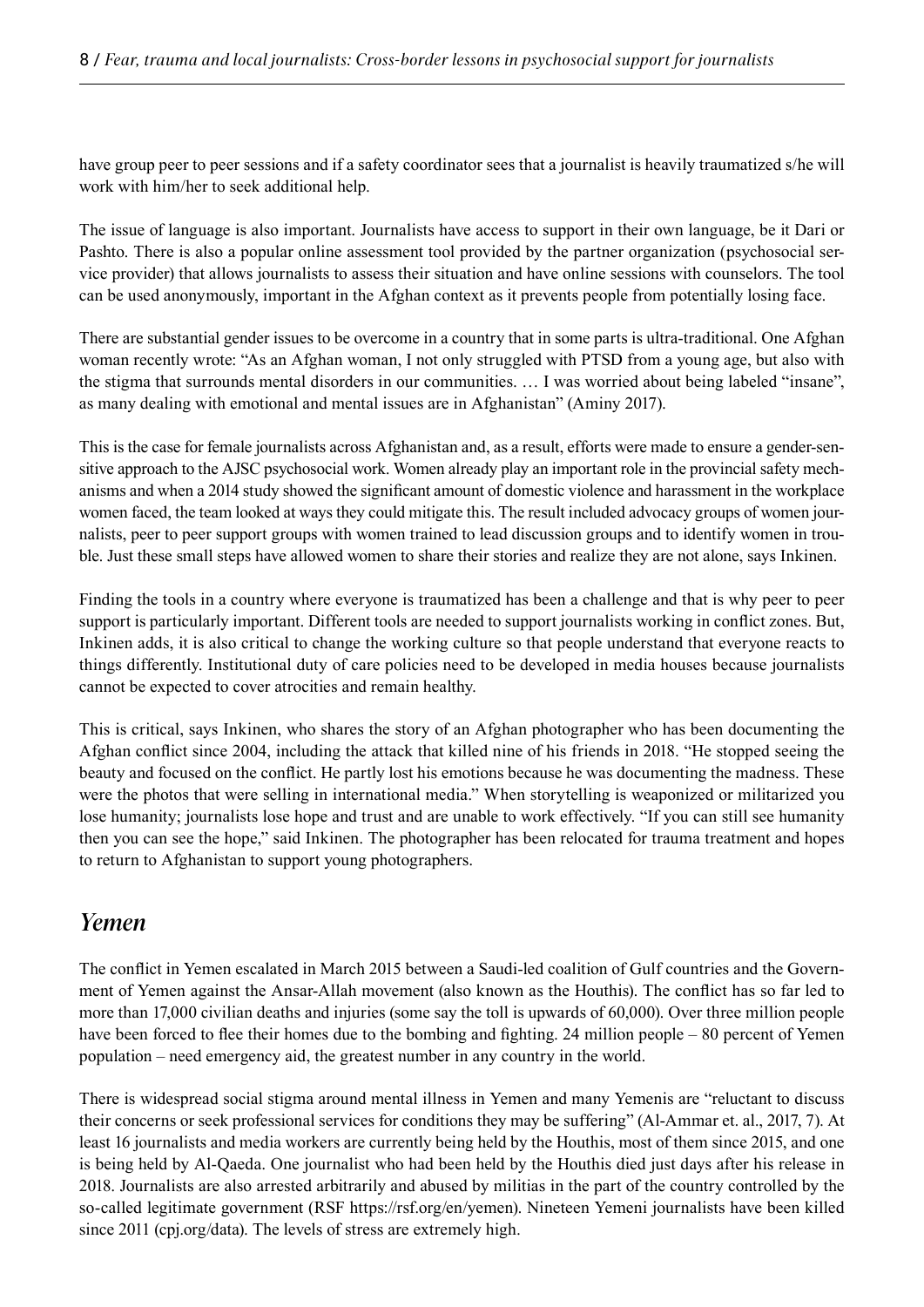As part of its program in Yemen, IMS began a psychosocial component in August 2018 with its two country partners, Radio Lana and Almashahid.net, to implement a small (\$13,000) psychosocial component. This activity was added as part of a larger country program after journalists from the outlets expressed the need for such support. The objective was to ensure the well-being of the journalists so they were able to do their work effectively.

It was important for the project implementers to identify an Arabic-speaking psychologist who also had experience dealing with journalists in a conflict zone and ultimately a psychologist was identified in Lebanon. The MHPSS activities were designed using a participatory process in which the local partners met with the psychologist in Lebanon to discuss needs and possible approaches.

The component was composed of three activities. The first was a series of educational workshops for journalists to learn about trauma, how to identify it and to discuss tools to help cope with trauma. This activity, led remotely by a psychologist in Lebanon, also provided him with the opportunity to assess the journalists as to any possible MHPSS needs. The workshop also provided an opportunity to normalize the term trauma, something that is neither socially common nor is there any cultural orientation around the term in Yemen; it also has particularly negative connotations for men resulting in tremendous social pressure. "In Yemen, being traumatized means being a psychopath or something" according to project coordinator, Maha Assabalani. In one case, one man wanted to continue with the private online sessions but his family insisted he stop, said that he had evil in him and was taken to a religious man.

The second activity was based on the educational workshop and provided participating journalists the opportunity to receive one on one sessions with the psychologist.

The final element of the MHPSS component was the production of a radio program hosted by a Radio Lana presenter who prepared each week's program together with the Lebanese psychologist. This is still ongoing. However, as the program is not aired live, it is essentially impossible to interact with listeners other than via Facebook and other social media sites.

Journalists were to have traveled outside Yemen for the workshop which would have also provided them with some respite from the conflict. Unfortunately, due to the prohibitive costs, it was decided to bring in the Lebanese psychologist to Yemen. When he was denied a visa, the decision was taken to conduct all activities online. However, connectivity issues created significant challenges and it was impossible to link up all participants at the same time and so activities were done individually. Assabalani also said that in future she would like to pursue such activities independently of the media houses or workplace so the journalists would enjoy more privacy and would feel freer to discuss their issues. She also said in future more efforts need to be made to include women.

### *Indonesia*

On 28 September 2018 a powerful 7.5 magnitude earthquake struck central Sulawesi in Indonesia, with the provincial capital of Palu not only near the epicentre but also struck by a tsunami. Over 2,000 people were killed and more than 10,000 injured and tens of thousands without homes. Among the tsunami victims were members of the Alliance of Independent Journalists (AJI) Palu chapter. In October, 64 AJI Palu members (55 male and nine female journalists) were identified safe -- 41 of them lived in Palu, while the rest lived in Banggai, Sigi or Parigi regencies.

Although none of the journalists were physically injured, many were struggling with the grief of losing loved ones. Several of them were also pressed with issues of finding a new house—one journalist had his home completely destroyed by the earthquake, three journalists had their houses severely damaged, and 23 others needed to fix light damage.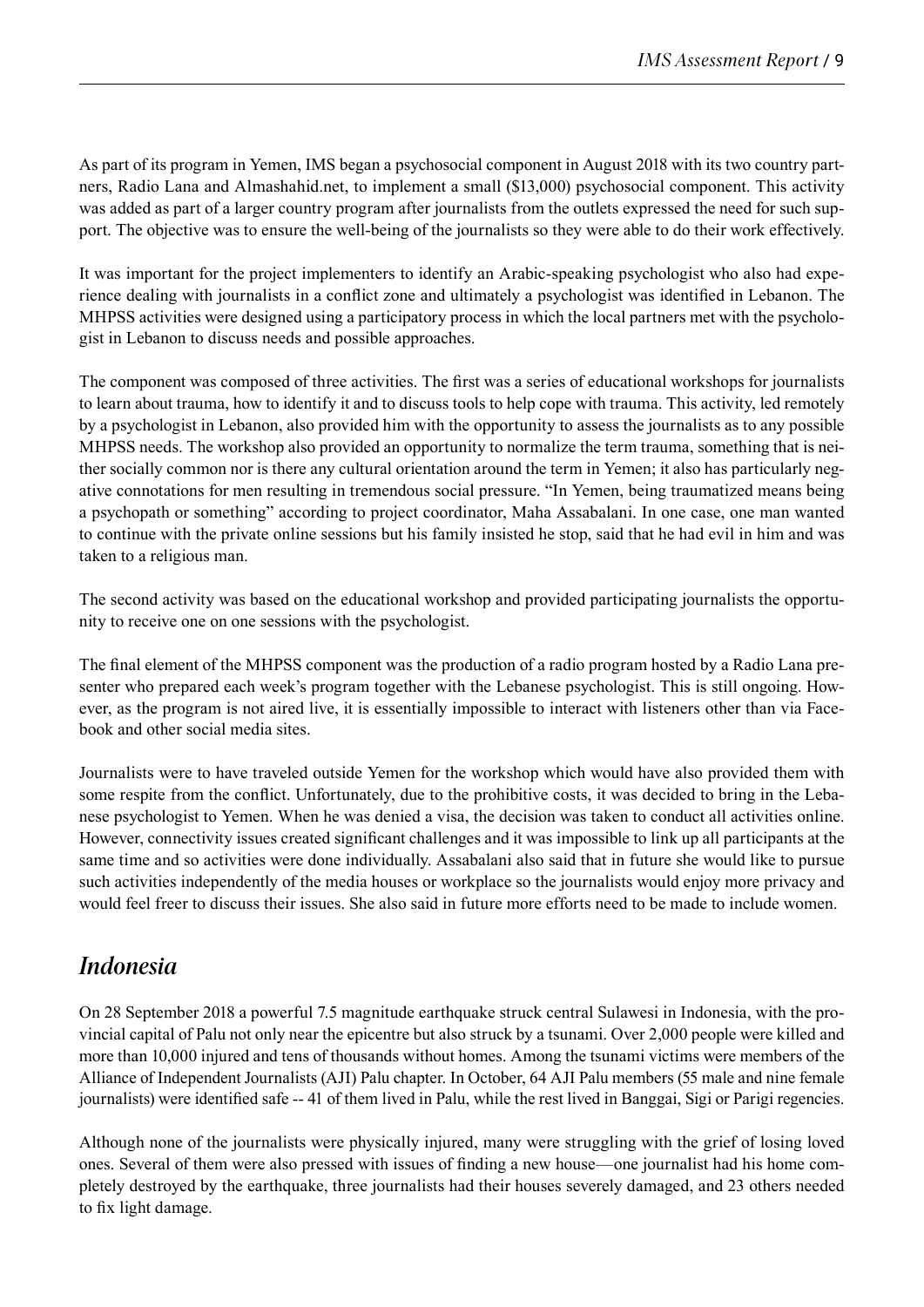According to Hesti Murti, the executive director of the Alliance of Independent Journalists (AJI), the local partner organization implementing the activity, AJI "developed this project together with Yayasan Puli [a local organization that does psychosocial work] because we heard from our colleagues in Palu that they needed psychological help after the disaster. This was the first time we had done anything like this".

The project coordinator at IMS headquarters said that psychosocial support was "defined as an important need from the partner, plus also something we had funds for. Also, [we were] keen to get some hands-on experience in such interventions".

While the journalists in Palu and the neighboring areas were affected by the disaster, they were also first responders and were expected to provide the latest information related to the disaster. According to Yayasan Pulih, the journalists in Palu were in constant anxiety and were worried about the aftershocks. These feelings made the journalists uneasy and made it difficult for them to concentrate and do their work.

The MHPSS response reached a total of 43 journalists in the region. Psychological assistance was provided in a group setting as it was felt the journalists suffered from similar problems and already had strong bonds. The journalists were expected to learn and share their experiences as well as to motivate and help one another and cultural aspects, such as breathing techniques, were included. Individual assistance was given to anyone who needed a more private intervention approach, explained Murti. During the group sessions the need to include family members surfaced. As a result, the activities were altered allowing family members to participate in the group sessions.

Murti says there were some clear lessons learned. First, the activity took place several months after the earthquake; Murti believes it should have been done right away. Second, there is a need for follow up to ensure the journalists continue to do well. Third, Murti acknowledged that gender aspects were not taken into consideration when holding the group sessions and as a result women likely did not feel comfortable to speak. She said she would do this differently in future and stressed the importance of gender aspects to be addressed. Finally, Murti says that "not many people understand that seeing a psychologist to discuss [their issues] is very important". As a result, there were a number of journalists (about one-third) who did not participate in the sessions. Murti believes that a lot of education needs to be done and not just for journalists but also for the media organizations: "newsroom headquarters need to understand how those in the field might be affected".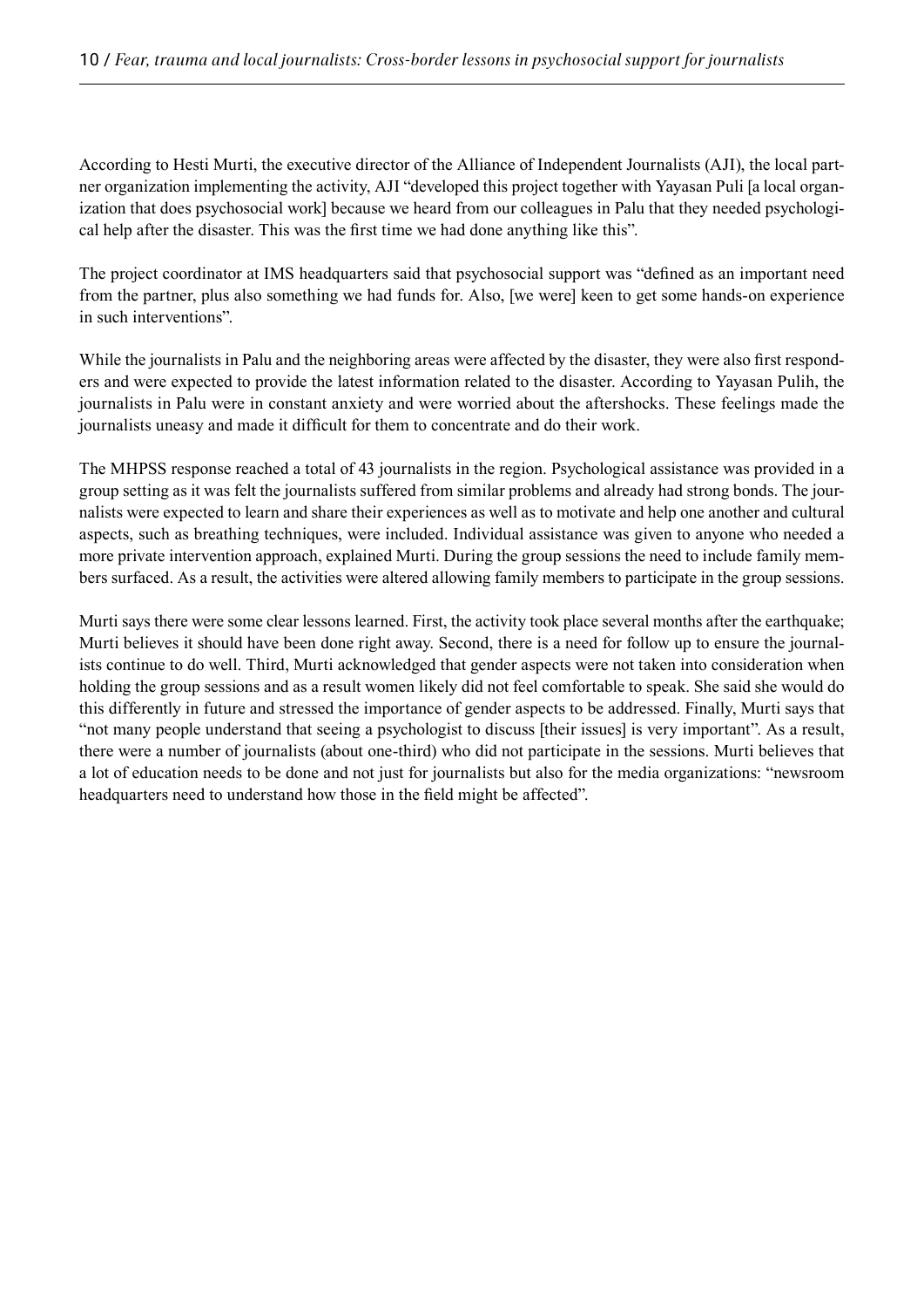## The case for adapting trauma and psychosocial support to local contexts

The literature is clear: mental health support must take into account cultural factors. Scholars have stressed that mental effects of trauma may be experienced and expressed in different ways depending on the cultural context and that survivors of different atrocities may formulate their experiences differently (see: Hinton, Hinton, Eng, & Choung, 2011; Hinton, Kredlow, Pich, Bui, & Hofmann, 2013; Van Schaack, B et.al. 2011). Another study described Cambodian and Vietnamese immigrants manifesting aspects of trauma and depression differently (Choi et. al. 2006). This suggests the need for exploring socially and culturally informed tools to address trauma as Western approaches may not be appropriate or culturally consonant with local populations.

The PTSD model, for example, may be one of these approaches that is not appropriate as it has "important limitations in capturing the complex ways in which individuals, communities, and larger groups experience massive trauma, socialize their grief, and reconstitute a meaningful existence" (Pedersen 2002). As a result, "it is likely that much of the psychological distress and social dysfunction resulting from war violence is poorly captured in the studies that examine the mental health pathology of post-conflict populations with the Western PTSD model" (Reicherter and Aylward 2011, pp. 24-25).

In working with Cambodian refugees it was found that common to all approaches to trauma healing is that it often arises from, and is worked out or resolved, in a social context (Boehnlein and Kinzie in Van Schaack et.al. 2011, p. 40). Also important in the Cambodian case is the legacy of historical trauma: "For any treatment approach to be optimally successful in Cambodian populations, there needs to be proper attention to these multigenerational legacies of trauma." (Boehnlein and Kinzie in Van Schaack et.al. 2011, p. 40). Ultimately, "success in meeting the needs of those seeking help will correlate with providers of health and mental health services successfully bridging cultural beliefs and healing rituals that coexist in the acculturating group and the majority society." (Boehnlein and Kinzie in Van Schaack et.al. 2011, p. 39)

In her work on trauma, Inger Agger (2015) suggests that "methods of assessment and treatment of distress cannot be transposed wholesale from one cultural setting to another but require considerable cultural adaptation. This kind of cultural interchange may give rise to innovative, hybrid discourses and methods that may have much to offer in the support of victims of organised violence".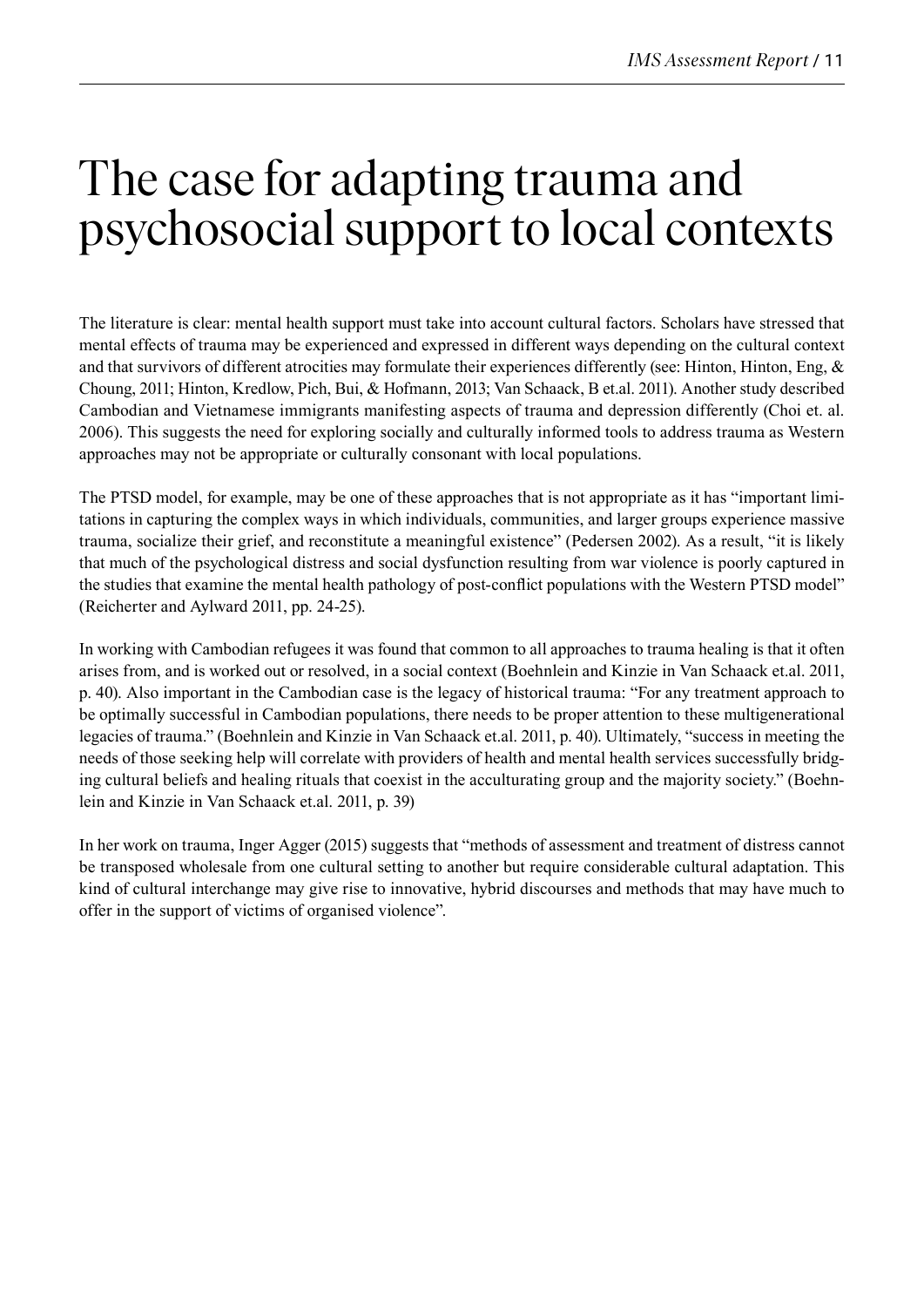## Towards the development of locally adapted MHPSS approaches

While it is important to discern local conceptualizations of psychological distress, "it is even more important to create treatment modalities and ways of managing psychological distress which are culturally and context specific" (Batchelder 2014). Indeed, current mainstream psychosocial efforts are by and large formulated for Western journalists with a "lack of work formulating best practices to assist journalists who are locally employed and live at the location of a large scale traumatic incident and whose experience of the event is different from an outsider whose primary trauma is vicarious in nature" (Beighley, 2017).

The fifth edition of the Diagnostic and Statistical Manual of Mental Disorders (DSM V) describes the need for cultural sensitivity and gives more detailed and structured information about cultural concepts of distress. For example, the manual suggests that uncontrollable crying and headaches are symptoms of panic attacks in some cultures, while difficulty breathing may be the primary symptom in other cultures (APA, 2013).

As Beighley (2017) explains "a framework for assessing this context includes the cultural identity of the individual, cultural conceptualization of distress, psychosocial stressors and cultural features of vulnerability and resilience. The cultural features of the relationship between the individual and those who are attempting to provide support and training is also important to define to avoid impediments to a trusting and effective bond. Without sensitivity to these factors a trainer or mental health provider may be ineffective in providing support. Planners developing programs that will be in support of local journalists must be aware of the need for this cultural competency".

Most experts in disaster psychiatry emphasize cultural awareness and competency in supporting individuals from low- and middle-income countries as particularly important (deJong 2007). Without consideration of culture, "efforts to provide psychosocial support may not be effective. For example, in many developing country cultures there is a different emphasis than in high income countries on the importance of collective support. Without taking this difference into account efforts may neglect important group and family dynamics. Western protocols and guidelines may need appropriate adaptation, testing and evidence-based modification." Furthermore, "having trained mental health providers who share culture and language with their patients is considered crucial" (Beighley 2017).

Indeed, despite what may often be the contextual and culturally specific nature of trauma, standardized interventions are too often the mainstay of such work around the world substituted by volunteer mental health providers or those providing remote support.

Hobfoll et. al. (2007) conducted a thorough literature review to determine which interventions were most effective in the immediate and mid-term post-trauma phases. "They developed five intervention principals which are evidence-informed although the literature did not support specific interventions at the level of being evidence-based. Knowledge of these principals might potentially be helpful as organizations develop support strategies for local journalists they may be working with. These principals are; a sense of safety, calming, a sense of self-and-community efficacy, connectedness, and hope" (Beighley 2017). Beighley suggests that these recommendations can be considered in two clusters: those that work towards safety and calming which are passive in nature, and those which involve taking action which are to promote efficacy, connectedness and hope.

The first cluster of safety suggests the need for physical safety and advocacy efforts from outside actors while the second set of factors focus on "self-and-community efficacy, connectedness, and hope. Journalists have the potential to be involved in an active fashion in response to a traumatic event transforming their experience from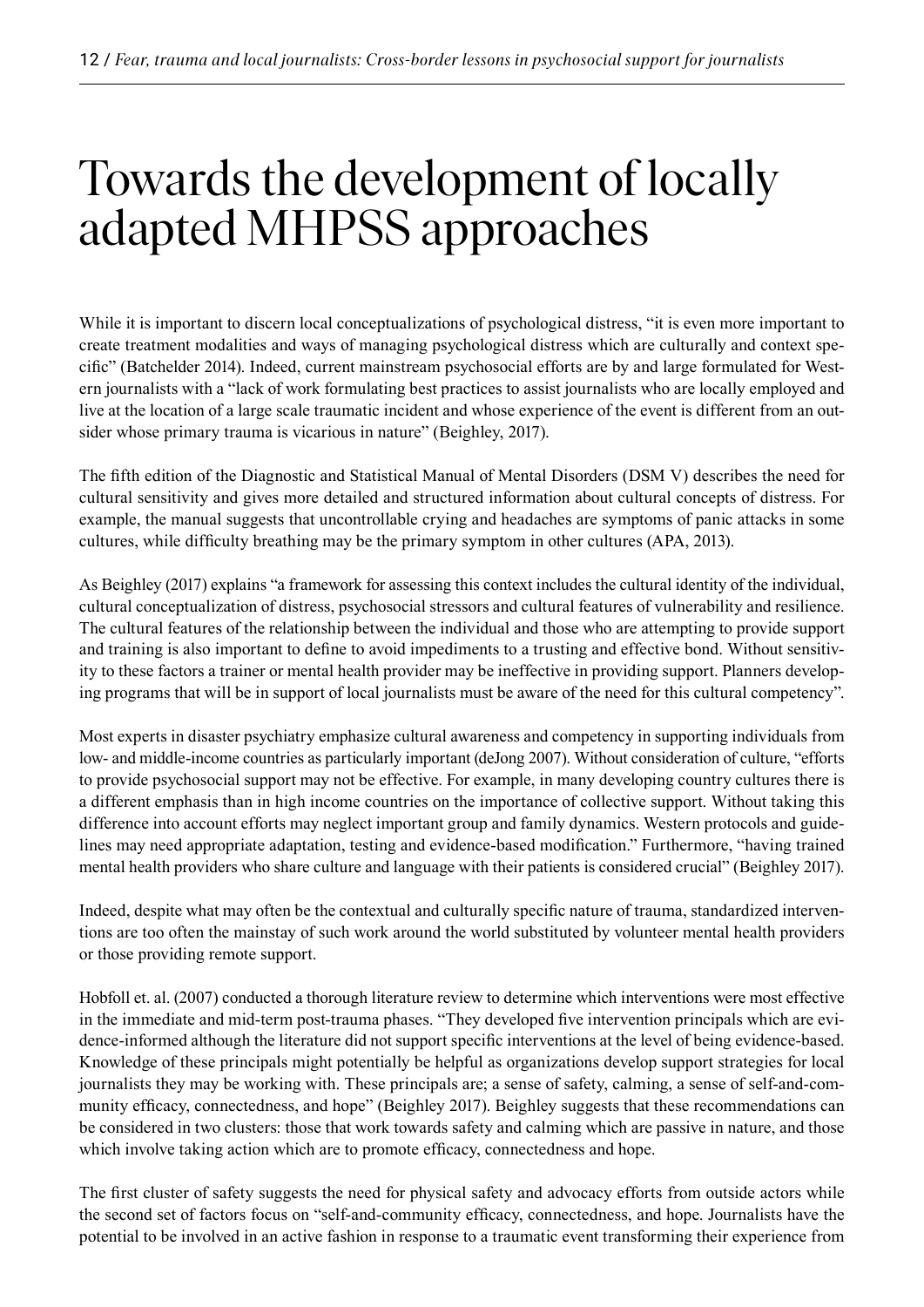that of victim to one of altruistically serving a higher call. Being efficacious in their work – providing information that is published and seen by others, can be tremendously empowering" (Beighley 2017). This corresponds with the findings of the research focused on journalists in the Central African Republic, many of whom believed in their role as a journalist was critical and is what kept them going.

Beighley also suggests that any tools that improve the ability of journalists "to function professionally will therefore likely have the dual benefit of helping them cope psychologically. One caveat that external actors need to keep in mind, in their efforts to help local journalists if there are unrealistic expectations without adequate resources to follow, the end result can be demoralizing. Related to the value of community efficacy is the benefit of connectedness to a larger group in which resources are shared, common experiences discussed, and self-help encouraged. This connectedness might occur through the use of social media, mentoring, training, and conferences. One approach that might also be helpful is the development of peer support groups".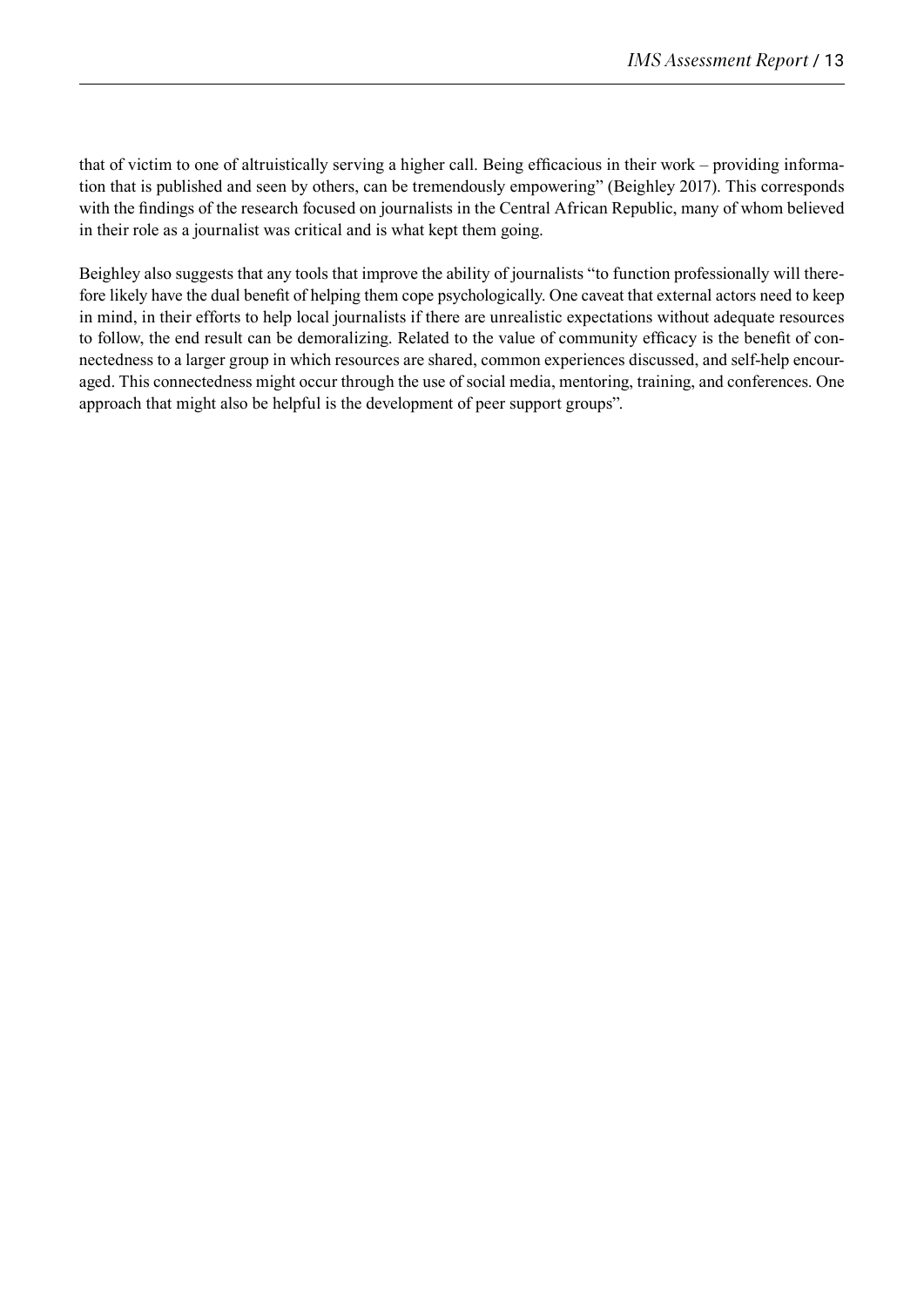# Discussion

Examining the above examples of local journalists working in conflict or disaster affected communities describes the need for MHPSS for these journalists. However, international media support organizations and local partners are relatively new to such interventions and still experimenting and trying to find what is most effective. Furthermore, many of these interventions are often complicated by stigma associated with mental health issues.

There were several commonalities in the cases of Afghanistan, Yemen and Indonesia. First, all were locally driven in that local partners discerned a need and then sought to address it. Second, peer to peer work was a common approach utilized in all three cases though research is still required to ascertain efficacy and possible best practices of this approach. Third, in all three cases gender was identified as an aspect that needed particular attention due to cultural sensitivities. In two of the cases, it was only after the fact that this was recognized. Fourth, language is important – in Afghanistan having the ability to express one's emotions in Dari or Pashto is as important as it is for Yemenis to have access to Arabic-speaking professionals.

At least two of these interventions were partner driven with those partners new to MHPSS. As such, it is critical for local partners, as well as international organizations such as IMS, to have a solid understanding of these issues in general and from a cultural and ethno-psychology background.

In addition to consideration of cultural issues, there can be logistical barriers to implementation of successful MHPSS activities in conflict or disaster affected communities: lack of or minimal connectivity; denial of visas to professionals who can assist or to journalists who need to leave the country to seek assistance; or lack of access to the target group. The Afghan case also suggests that MHPSS may end up as a lengthy process, one that requires ongoing evaluation and changes to adapt to specific circumstances.

There are also organizational issues surrounding the need for duty of care at the institutional level of media houses. This can ensure that staff are taken care of both during and after a crisis and that there is a deeper understanding of psychosocial issues in these contexts.

Similarly, those organizations that seek to provide MHPSS support should set the example with duty of care but also ensuring that there is adherence to the do no harm principle.

All of these aspects, cultural, logistical and institutional, suggest that participatory design of MHPSS activities is not only important but critical. Participatory models use methodologies which promote change even as data is gathered. "Participatory research methods are geared towards planning and conducting the research process *with* those people whose life-world and meaningful actions are under study. Consequently, this means that the aim of the inquiry and the research questions develop out of the convergence of two perspectives—that of science *and* of practice. In the best case, both sides benefit from the research process. …. The participatory research process enables co-researchers to step back cognitively from familiar routines, forms of interaction, and power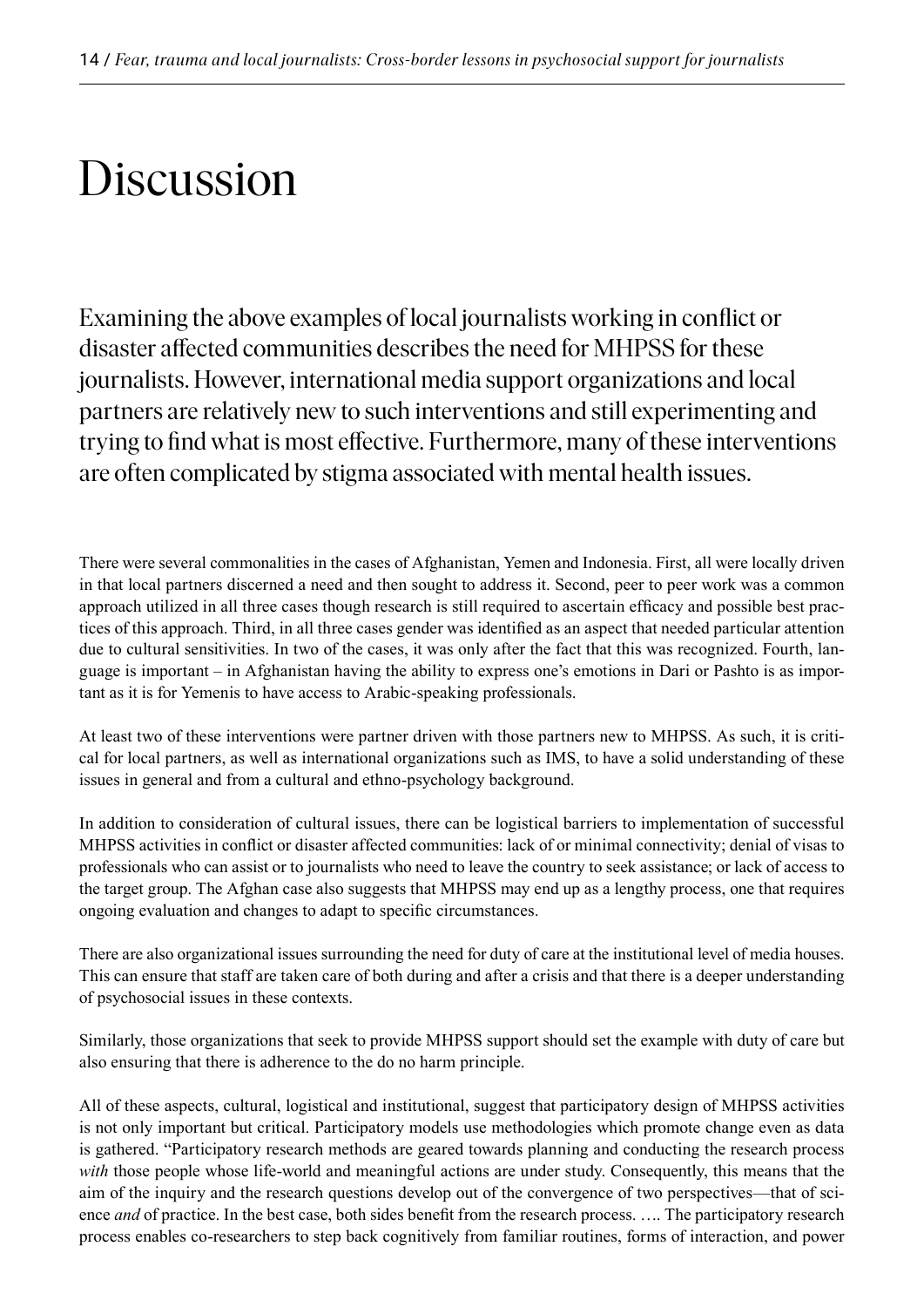relationships in order to fundamentally question and rethink established interpretations of situations and strategies" (Bergold & Thomas, 2012).

An additional consideration in moving forward is to be mindful of ethical guidelines and sound practices which mitigate against traumatic re-experiencing, potentially retraumatizing individuals, during research or targeted interventions. Critical Incident Stress Debriefing (CISD) protocols which focus on individuals involved in traumatic events discussing, and re-experiencing, the event, for example, have likely led to a worse outcome for those who were involved in what might wrongly be thought, intuitively, to be a beneficial approach.

The Cochrane organization is internationally recognized as the benchmark for high-quality information about the effectiveness of healthcare and Cochrane reviews are considered among the best empirical evidence on healthcare interventions. In their review of single session psychological debriefings, which might be thought to have obvious benefit, it was found that such debriefings are "either equivalent to, or worse than, control or educational interventions in preventing or reducing the severity of PTSD, depression, anxiety and general psychological morbidity. There is some suggestion that it may increase the risk of PTSD and depression. The routine use of single session debriefing given to non-selected trauma victims is not supported. No evidence has been found that this procedure is effective" (Rose et.al 2002).

As such, caution is advisable in researching this area and there is a clear need for researchers to have available competent and experienced mental health consultants who are aware of the complex dynamics related to cultural issues, risks of possible re-traumatization and who understand the need to employ valid, ethical methodologies.

On a macro-level, it would be helpful to have a mapping of MHPSS efforts for local journalists which could provide the first point of entry and allow for additional research efforts to be undertaken based on this. This mapping, coupled with a participatory research design, can serve as a point of departure for a full research agenda allowing for evidence informed interventions and evaluations of the efficacy of such efforts thereby contributing to the growing field of global mental health.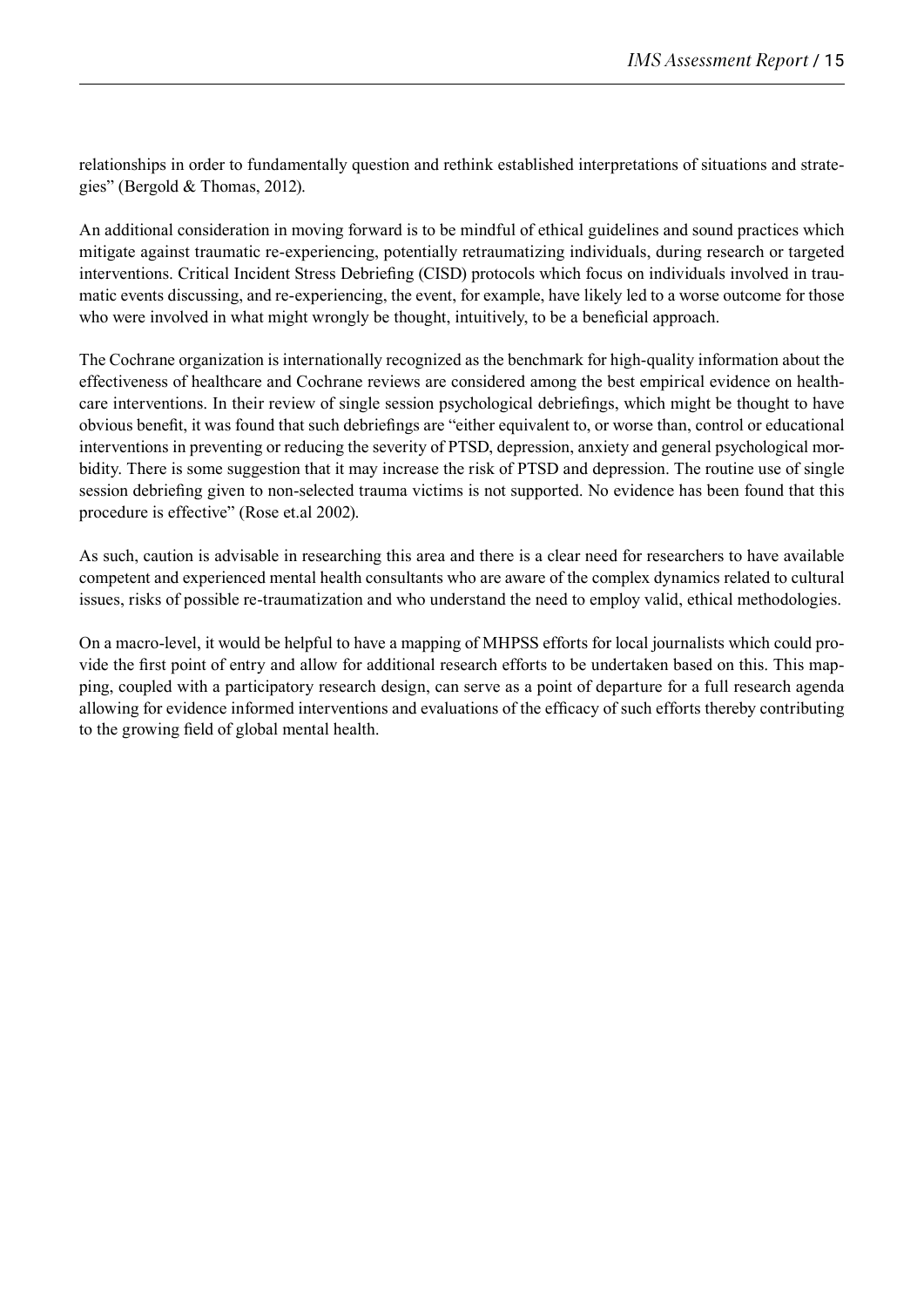### Notes

- See for example information on recent OSCE conference on safety of journalists: http://www.osce.org/fom/151466
- 2 See the UN Plan here: http://www.unesco.org/new/fileadmin/MULTIMEDIA/HQ/CI/CI/pdf/ WPFD/UN%20Plan%20of%20Action\_Safety%20of%20Journalists.pdf
- 3 See for example Khan 2012 and https://www.cato.org/publications/policy-analysis/war-statetrauma-state-why-afghanistan-remains-stuck-conflict#full

### Works cited

Agger, I. (2015). Calming the mind: Healing after mass atrocity in Cambodia. *Transcultural Psychiatry*, 0(0), 1-18 doi: 10.1177/1363461514568336.

Agger, I. (2001). "Psychosocial assistance during ethnopolitical warfare in the former Yugoslavia". In D. Chriot & M. Seligman (Eds.), *Ethno-political warfare: Causes, consequences and a possible solution*  (pp. 305-318). Washington DC: American Psychological Association.

Al-Ammar, F et.al (2017) *The Impact of War on Mental Health in Yemen: A neglected crisis.* Sana'a: Sana'a Center.

American Psychiatric Association. *Diagnostic and statistical manual of mental disorders,* fifth edition. Washington, DC: American Psychiatric Association; 2013.

Aminy, T (2017) *PTSD is silently killing Afghanistan*. https://www.freewomenwriters.org/2017/08/23/ptsd-killing-afghanistan-silently-afghan-women/ Accessed 3 June 2019.

Badkhen, A (2012). *Afghanistan: PTSDland.* Pulitzer Center. https://pulitzercenter.org/reporting/afghanistan-ptsdland Accessed 3 June 2019.

Bangpan, M, Dickson, K, Felix, L and Chiumento, A (2017). *The impact of mental health and psychosocial support interventions on people affected by humanitarian emergencies: A systematic review.* Humanitarian Evidence Programme. Oxford: Oxfam GB.

Bar-Tal D (2015). Self-censorship as a Socio-political-psychological Phenomenon: Nature, Antecedents,<br>Consequences. Available at: https://www.researchgate.net/publication/280732289\_Self-censorship\_ as\_a\_Socio-political-psychological\_Phenomenon\_Nature\_Antecedents\_Consequences.

Batchelder, G (2014). *Ethnopsychology: Creation of culturally specific treatments.* https://anthropology.ua.edu/blogs/gregbatchelder/tag/ethnopsychology/ Accessed 3 June 2019.

Beighley, P (2017). Considerations for providing emotional support to local journalists during and in the aftermath of psychologically traumatizing events in Friedrichsen, M and Kamalipour, Y (eds) *Digital Transformation in Journalism and News Media.* Springer. pp. 409-415.

Bergold, J and Thomas, S (2012). Participatory Research Methods: A Methodological Approach in Motion. *Forum Qualitative Sozialforschung / Forum: Qualitative Social Research*, 13 (1). Art. 30, http://nbn-resolving.de/urn:nbn:de:0114-fqs1201302.

Betz, M (2019). Commitment amid Conflict: The experience of Central African journalists covering their war" in Thompson, A (ed). *Media and Mass Atrocity: The Rwanda genocide and beyond.* Centre for International Governance Innovation.

Betz, M and Beighley, P (2018). *Fear, trauma and local journalists: Implications for media development and peacebuilding.* Presented at Safety of Journalists Conference, Oslo Met University, November 2018.

Boehnlein, JK and Kinzie, JD (2011). The Effect of the Khmer Rouge on the Mental health of Cambodia and Cambodians in Van Schaack, B, Reicherter, D & Chhang, Y (eds) *Cambodia's Hidden Scars: Trauma Psychology in the Wake of the Khmer Rouge: An edited volume on Cambodia's mental health.*  Documentation Center of Cambodia (CD-Cam).

Brave Heart MYH, DeBruyn LM (1998). The American Indian Holocaust: Healing historical unresolved grief. *American Indian and Alaska Native Mental Health Research.* 1998;8(2):56–78.

Browne, T, Evangeli, M, and Greenberg, N (2012). Trauma-Related Guilt and Posttraumatic Stress Among Journalists, *Journal of Traumatic Stress* Vol. 25 2012 p. 207-210.

Buchanan, Marla and Keats, P (2011). Coping With Traumatic Stress in Journalism: A Critical Ethnographic Study, *International Journal of Psychology* Vol. 46. Psychology Press p. 127-135.

Choi Y, Mericle A, Harachi TW (2006). Using Rasch analysis to test the cross-cultural item equivalence of the Harvard Trauma Questionnaire and the Hopkins Symptom Checklist across Vietnamese and Cambodian immigrant mothers. *J Appl Meas*. 7(1):16–38.

de Jong JT (2007). *Textbook of Disaster Psychiatry.* Cambridge, New York: Cambridge University Press.

Dlewati H (2016). *Few journalist deaths in Syria – because there aren't many left.* Available at: https://www.newsdeeply.com/syria/community/2016/08/31/fewer-journalist-deaths-in-syriabecause-there-arent-many-left (accessed 1 April 2019).

Feinstein A, Owen J and Blair N (2002). A Hazardous Profession: War, journalists and psychopathology. *American Journal of Psychiatry* 159:1570-1575.

Feinstein, A (2012). Mexican journalists: An investigation of their emotional health. Article first published online: 13 JUL 2012. DOI: 10.1002/jts.21715 International Society for Traumatic Stress Studies *Journal of Traumatic Stress* Volume 25, Issue 4, pages 480–483, August 2012.

Feinstein, A and Starr, S (2015). Civil War in Syria: the psychological effects on journalists", *Journal of Aggression, Conflict and Peace Research*, Vol. 7 Issue: 1, pp.57-64, https://doi.org/10.1108/JACPR-04-2014-0119

Hinton DE., Hinton A, Eng KT, Choung S (2011). PTSD severity and key idioms of distress among rural Cambodians: The results of a needs assessment survey in van Schaack B, Reicherter D, Chhang (eds) Cambodia's hidden scars: *Trauma psychology in the wake of the Khmer Rouge.* Phnom Penh, Cambodia: Documentation Center of Cambodia (DC-Cam).

Hinton DE, Kredlow MA, Pich V, Bui E, Hofmann SG (2013) The relationship of PTSD to key somatic complaints and cultural syndromes among Cambodian refugees attending a psychiatric clinic: The Cambodian Somatic Symptom and Syndrome Inventory (CSSI). *Transcultural Psychiatry* 50(3): 347– 370.

Hobfoll SE, Watson P, Bell CC, Bryant RA, Brymer MJ, Friedman MJ, Friedman M, Gersons BP, de Jong JT, Layne CM, Maguen S, Neria Y, Norwood AE, Pynoos RS, Reissman D, Ruzek JI, Shalev AY, Solomon Z, Steinberg AM, Ursano RJ. Five essential elements of immediate and mid–term mass trauma intervention: empirical evidence. *Psychiatry: Interpersonal and Biological Processes* Vol. 70 (4), 2007, 283-315.

International Development Research Centre (IDRC) (2008). *Trauma, development and peacebuilding: Towards an integrated psychosocial approach.* http://www.incore.ulst.ac.uk/pdfs/IDRCoutline.pdf Accessed 4 June 2019.

International Federation of Red Cross and Red Crescent Societies (IFRC) (2017). *Monitoring and Evaluation Framework for Psychosocial Support Interventions: Toolbox.* Available at: https://www.mhinnovation.net/resources/ifrc-psychosocial-monitoring-and-evaluation-framework Accessed 4 June 2019.

Khan, IG (2012). Afghanistan: Human cost of armed conflict since the Soviet invasion. *Perceptions*  Winter 2012 Vol. 17(4): 209-224.

Mohatt, NV, Thompson, AB, Thai, ND, and Tebes, JK (2014). Historical trauma as public narrative: a conceptual review of how history impacts present-day health. *Social science & medicine* (1982), 106, 128–136.

O'Donnell, L & Sharifi, K (2016). *Trauma in Afghanistan.* https://www.vnews.com/After-years-of-war-Afghans-wary-to-talk-of-mental-health-4208296 Accessed 3 June 2019.

Pedersen, D. (2002). Political Violence, Ethnic Conflict, and Contemporary Wars: Broad Implications for Health and Social Well-being. *Social Science and Medicine* vol. 55 (2):175-190. July 2002.

Reicherter, D & Aylward, A (2011). The Impact of War And Genocide On Psychiatry And Social Psychology in Van Schaack, B, Reicherter, D & Chhang, Y (eds) *Cambodia's Hidden Scars: Trauma Psychology in the Wake of the Khmer Rouge: An edited volume on Cambodia's mental health.* Documentation Center of Cambodia (CD-Cam).

Rose, S., Bisson, J., Churchill, R., & Wessely, S. (2002). Psychological debriefing for preventing posttraumatic stress disorder (PTSD). *Cochrane Database Syst Rev, 2*(2). Swart, T (2017). *Study into the Mental Resilience of Journalists.* 

www.taraswart.com/wp-content/uploads/2017/05/Report-Study-into-the-mental-resilience-of-journalists-Dr-Tara-Swart.pdf. *.*<br>Accessed 3 June 2019.

United Nations (2015). *Adopting resolution, Security Council condemns violence against journalist, urges end to impunity.*

http://www.un.org/apps/news/story.asp?NewsID=50980#.VWbAOPmqpBc Accessed 3 June 2019.

Van Schaack, B., Reicherter, D. & Chhang, Y (2011). *Cambodia's Hidden Scars: Trauma Psychology in the Wake of the Khmer Rouge: An edited volume on Cambodia's mental health.*  Documentation Center of Cambodia (CD-Cam).

World Health Organization (2017). *Depression a leading cause of ill health and disability among Afghans – fighting stigma is key to recovery.* http://www.emro.who.int/afg/afghanistan-news/world-health-day-2017.html Accessed 3 June 2019.